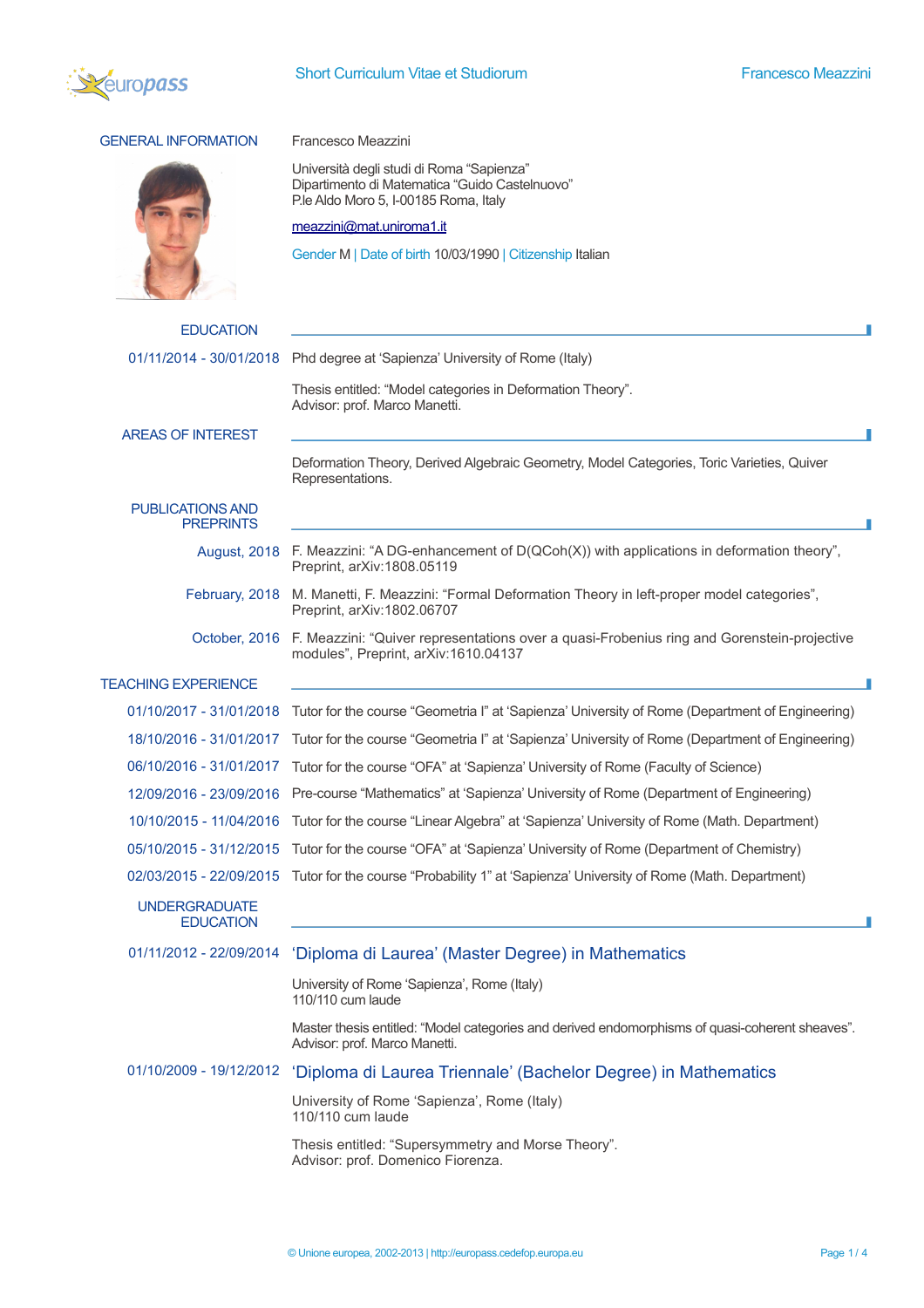

|                                            | 01/09/2004 - 13/07/2009 'Diploma di maturità'                                                                                                                                                                                                                                                                                                                                              |
|--------------------------------------------|--------------------------------------------------------------------------------------------------------------------------------------------------------------------------------------------------------------------------------------------------------------------------------------------------------------------------------------------------------------------------------------------|
|                                            | Liceo Scientifico 'I. Newton', Rome (Italy)<br>100/100                                                                                                                                                                                                                                                                                                                                     |
| <b>LANGUAGES</b>                           |                                                                                                                                                                                                                                                                                                                                                                                            |
|                                            | Italian (native), English (fluent)                                                                                                                                                                                                                                                                                                                                                         |
| <b>TALKS AND SEMINARS</b>                  |                                                                                                                                                                                                                                                                                                                                                                                            |
|                                            | 05/04/2018 Invited speaker at University of Milan (Italy). Title: "Formal deformation theory in model<br>categories".                                                                                                                                                                                                                                                                      |
| 26/03/2018                                 | Speaker at the Spring School "Enumerative Invariants from Differential Graded Lie Algebras<br>and Categories" at Montegufoni Castle (Italy). Title: "Deformation quantization of Poisson<br>manifolds". https://www.agtz.mathematik.uni-mainz.de/algebraische-geometrie/dr-helge-<br>ruddat/spring-school-enumerative-invariants-from-differential-graded-lie-algebras-and-<br>categories/ |
|                                            | 14/03/2018 Invited speaker at University of Turin (Italy). Title: "Formal deformation theory in model<br>categories".                                                                                                                                                                                                                                                                      |
| 29/11/2017                                 | Speaker for the "Algebra and Geometry group seminar" at Sapienza (Italy). Title:<br>"Resolutions of schemes in Deformation Theory".                                                                                                                                                                                                                                                        |
| 07/07/2017                                 | Invited speaker at the event "Deformations in Turin" at University of Turin (Italy). Title:<br>"Cofibrant resolutions of schemes and deformations". http://www.deformationschool.unito.it                                                                                                                                                                                                  |
| 03/11/2016                                 | Invited speaker at the event "Calf" at University of Warwick (England). Title: "Quiver<br>Representations and Gorenstein-projective modules". http://homepages.warwick.ac.uk/staff/<br>E.Fatighenti/CalfPage/index.html                                                                                                                                                                    |
| 29/07/2016                                 | Invited speaker at the event "Noncommutative Geometry and Higher Structures" at<br>University of Perugia (Italy). Title: "Quiver Representations and Gorenstein-projective<br>modules". http://www.dmi.unipg.it/ncg2016/index.html                                                                                                                                                         |
| 04/04/2016 - 16/05/2016                    | Lecturer for the Phd course "Cotangent Complex and Deformation Theory" at University of<br>Rome 'Sapienza' (Italy). Title: "The cotangent complex for non-affine schemes". http://<br>www1.mat.uniroma1.it/people/manetti/AGA/aga14.html                                                                                                                                                   |
|                                            | 02/07/2015 Seminar for the Phd course "Toric Varieties" at University of Rome 'Sapienza' (Italy). Title:<br>"Cox Ring of Toric Varieties". http://www1.mat.uniroma1.it/ricerca/dottorato/Corsi2014.html                                                                                                                                                                                    |
| 21/05/2015                                 | Invited speaker at the event "Deformation Theory, Homological Mirror Symmetry and<br>Noncommutative Geometry" at University of Copenhagen (Denmark). Title: "Infinitesimal<br>deformations of quasi-coherent sheaves". http://www.math.ku.dk/english/research/<br>conferences/2015/hms-ncg/                                                                                                |
| 27/01/2015                                 | Seminar for the Phd course "Derived categories, model categories and cohomology" at<br>University of Rome 'Sapienza' (Italy). Title: "Anderson-Brown-Cisinski (co)fibration<br>categories". http://www1.mat.uniroma1.it/people/manetti/AGA/aga14.html                                                                                                                                      |
| 25/11/2014                                 | Seminar for the Phd course "Derived categories, model categories and cohomology" at<br>University of Rome 'Sapienza' (Italy). Title: "Total derived functors, the functor RHom(X,-),<br>Ext as morphisms in the derived category". http://www1.mat.uniroma1.it/people/manetti/<br>AGA/aga14.html                                                                                           |
| 16/05/2013                                 | Seminar for the course "Geometria Superiore" at University of Rome 'Sapienza' (Italy). Title:<br>"Hodge Theory and Dolbeault Theory". http://www1.mat.uniroma1.it/people/piccinni/<br>geometria-superiore-1213/Esercizi.html                                                                                                                                                               |
| <b>CONFERENCES AND</b><br><b>WORKSHOPS</b> |                                                                                                                                                                                                                                                                                                                                                                                            |
| 26/03/2018 - 30/03/2018                    | "Enumerative Invariants from Differential Graded Lie Algebras and Categories" at<br>Montegufoni Castle (Italy). https://www.agtz.mathematik.uni-mainz.de/algebraische-<br>geometrie/dr-helge-ruddat/spring-school-enumerative-invariants-from-differential-graded-lie-<br>algebras-and-categories/                                                                                         |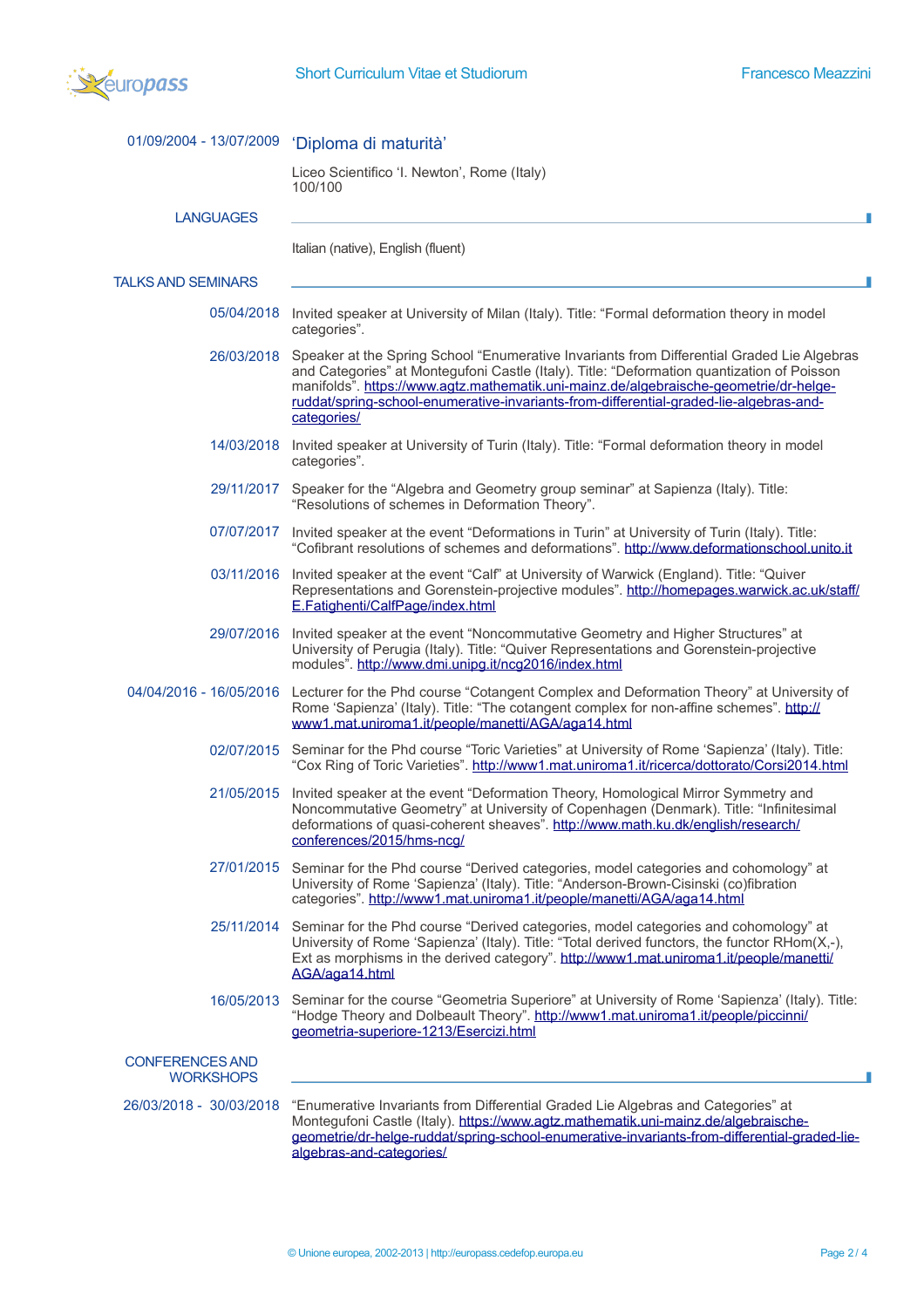

|                         | 19/02/2018 - 23/02/2018 "Workshop in deformation theory", University of Bari (Italy). http://www.dm.uniba.it/~iacono/<br>WDT/indexWDT.html                                                |
|-------------------------|-------------------------------------------------------------------------------------------------------------------------------------------------------------------------------------------|
|                         | 05/07/2017 - 08/07/2017 "Deformations in Turin", University of Turin (Italy). http://www.deformationschool.unito.it                                                                       |
|                         | 21/06/2017 - 24/06/2017 "Modern algebra and classical geometry, together with Edoardo Sernesi", FBK, Trento<br>(Italy). http://www.science.unitn.it/cirm/Sernesi2017.html                 |
|                         | 03/11/2016 "Calf", University of Warwick (England). http://homepages.warwick.ac.uk/staff/E.Fatighenti/<br>CalfPage/index.html                                                             |
| 19/09/2016 - 24/09/2016 | "Non-commutative, derived and homotopical methods in Geometry", University of Antwerp<br>(Belgium).<br>http://antwerp-2016.ncag.info                                                      |
| 25/07/2016 - 29/07/2016 | "Noncommutative Geometry and Higher Structures", University of Perugia (Italy).<br>http://www.dmi.unipg.it/ncg2016/index.html                                                             |
| 23/05/2016 - 27/05/2016 | "Wall-crossing and quiver varieties", EPFL, Lausanne (Switzerland).<br>http://bernoulli.epfl.ch/PublicEvent.php?event=1083                                                                |
| 21/12/2015 - 23/12/2015 | Organizer of the conference "Algebraic Geometry and Representation Theory", Sapienza, Rome<br>(Italy).<br>http://www1.mat.uniroma1.it/people/meazzini/conference/AGRT.html                |
| 23/11/2015 - 27/11/2015 | "Topos à l'IHES", IHES, Paris (France).<br>https://indico.math.cnrs.fr/event/747/                                                                                                         |
| 13/09/2015 - 18/09/2015 | "Derived Algebraic Geometry", Collegio Cairoli, Pavia (Italy).<br>https://sites.google.com/site/deralggeo/home                                                                            |
| 07/09/2015 - 10/09/2015 | "Derived Categories and Moduli Spaces", University of Stavanger (Norway).<br>http://sheaves.ux.uis.no/workshop2015/index.html                                                             |
| 31/08/2015 - 04/09/2015 | "Noncommutative Geometry and Higher Structures", Sapienza, University of Rome (Italy).<br>http://www1.mat.uniroma1.it/people/fiorenza/ncg2015/                                            |
| 03/08/2015 - 14/08/2015 | "Moduli Spaces, Derived Categories and Stability Conditions", Palazzone, Cortona (Italy).<br>http://germanio.math.unifi.it/it/courses-cortona/                                            |
| 25/05/2015 - 05/06/2015 | "Algebraic Varieties and their moduli", Centro di Ricerca Matematica Ennio De Giorgi, Pisa (Italy).<br>http://www.crm.sns.it/event/345/                                                   |
| 18/05/2015 - 22/05/2015 | "Deformation Theory, Homological Mirror Symmetry and Noncommutative Geometry", University<br>of Copenhagen (Denmark).<br>http://www.math.ku.dk/english/research/conferences/2015/hms-ncg/ |
| FELLOWSHIPS AND AWARDS  |                                                                                                                                                                                           |
|                         | 13/10/2016 Winner of the "bando n.7/2016" (prot. n. 647) at University of Rome 'Sapienza' for tutoring<br>the course "Geometria I" at the Faculty of Engineering.                         |
|                         | 30/07/2016 Winner of the "Bando Ricerca Scientifica 2016" for a research project entitled: "Model Categories<br>in Deformation Theory".                                                   |
|                         | 25/07/2016 Winner of the "bando n.3/2016" at University of Rome 'Sapienza' for teaching the pre-course<br>"Mathematics" at the Faculty of Engineering.                                    |
|                         | 22/09/2015 Winner of the "bando n.13/2015" at University of Rome 'Sapienza' for tutoring the course<br>"Linear Algebra".                                                                  |
| 15/09/2015              | Winner of the "bando n.8/2015" at University of Rome 'Sapienza' for tutoring the course<br>"OFA".                                                                                         |
| 30/07/2015              | Winner of the "Bando Ricerca Scientifica 2015" (prot. n. 0051276) for a research project entitled:<br>"Model Categories in Deformation Theory".                                           |
|                         | April 2015 Winner of the "Laureato Eccellente Sapienza" prize.                                                                                                                            |
|                         | 02/03/2015 - 03/09/2015 Winner of the "bando n.16/2014" at University of Rome 'Sapienza' for tutoring the course<br>"Probability 1".                                                      |